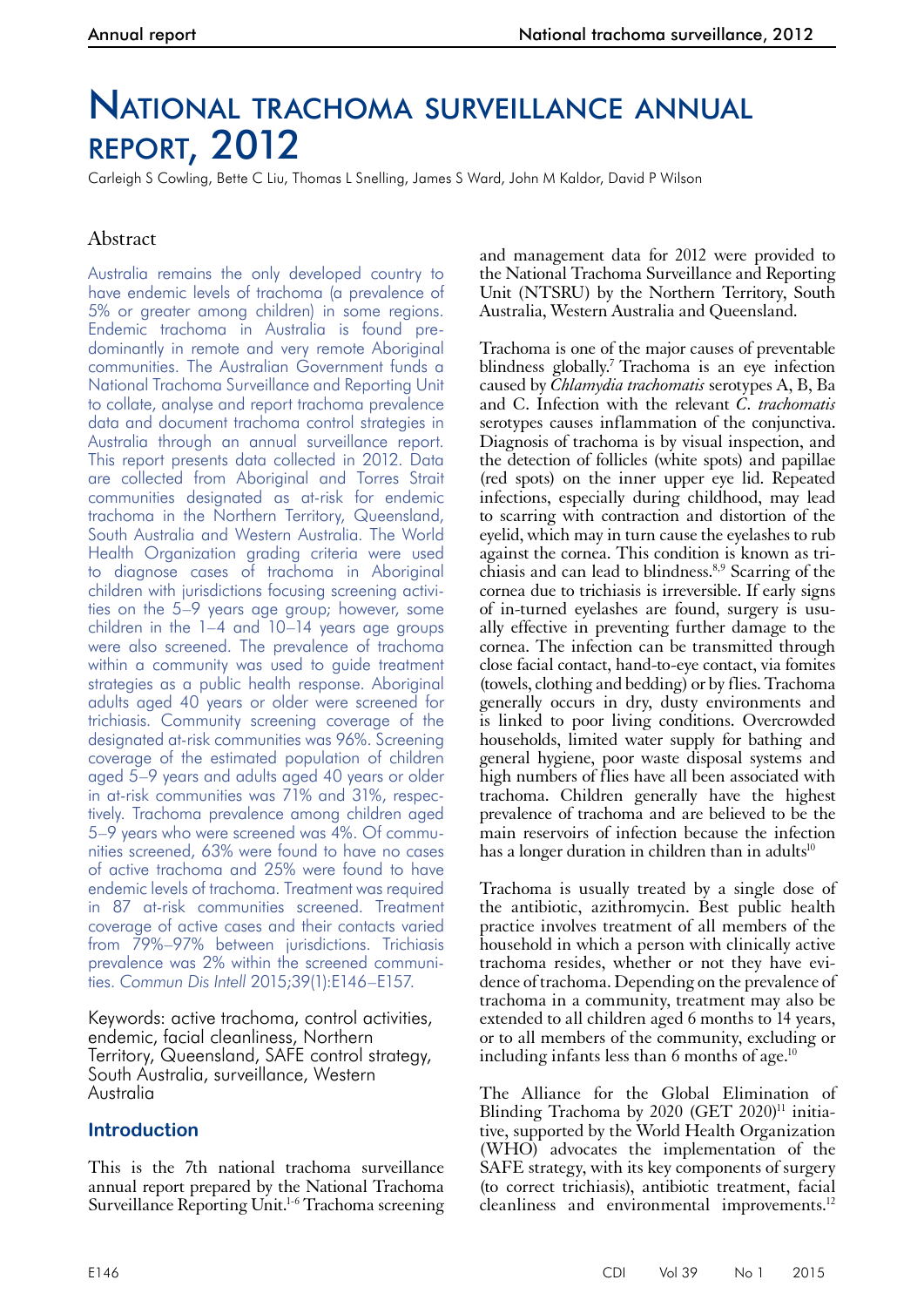This strategy is ideally implemented through a primary care model within a community framework, ensuring consistency and continuity in screening, control measures, data collection and reporting, as well as the building of community capacity. The target set by both WHO and the Communicable Diseases Network Australia (CDNA) for elimination of blinding trachoma is community prevalence in children aged 1–9 years of less than 5% over a period of 5 years.<sup>8,11,13,14</sup>

#### **Trachoma control in Australia**

Australia is the only high income country where trachoma continues to be endemic.15 It occurs primarily in remote and very remote Aboriginal communities in the Northern Territory, South Australia and Western Australia. In 2009, the Australian Government invested in the *Closing the Gap – Improving Eye and Ear Health Services for Indigenous Australians* measure, which included committing \$16 million over 4 years towards eliminating trachoma in Australia. The funding is for improving and expanding screening and control activities, as well as establishing a strong framework for monitoring and evaluation of trachoma control activities. As a result, increased funding was provided to the Northern Territory, South Australia and Western Australia for trachoma control activities from 1 July 2010 and to Queensland and New South Wales in 2012.

The surveillance and management of trachoma is guided by the CDNA *Guidelines for the public health management of trachoma*. 16 These guidelines were recently revised and released in January 2014.16. This document was developed in the context of the WHO SAFE strategy and make recommendations for improving data collection, collation and reporting systems.

CDNA guidelines recommend the treatment of active cases and their household contacts. When prevalence is greater than 10% and cases are not clustered within a few households, community-wide treatment is advised. The approach to communitywide treatment differs across jurisdictions. In the Northern Territory, the recommendation is taken to mean the entire community, whereas South Australia and Western Australia choose to treat all children aged between 6 months and 14 years. The differences in approach are a response to the average number of contacts per active case in each jurisdic- tion: in the Northern Territory 1:24; 1:7 in South Australia; and 1:6 in Western Australia.

# **Methods**

Each participating jurisdiction undertook screening and treatment for trachoma according to its

respective protocols, and in the context of the national 2006 CDNA *Guidelines for the public health management of trachoma in Australia* recommend specific treatment strategies depending on the prevalence of trachoma detected through screening.<sup>8</sup>

In 2006, when the National Trachoma Management Program was initiated,<sup>1</sup> participating jurisdictions identified at-risk communities from historical prevalence data and other knowledge, including known transiency into endemic communities. Over time, additional communities have been reclassified by the jurisdictions as being atrisk due to prevalence rates of over 5%. Screening for trachoma focuses on at-risk communities, but a small number of other communities designated as not-at-risk have also been screened, generally if there is anecdotal information suggesting the presence of active trachoma. Communities that undertook screening and were found not to have trachoma are then classified as being not at-risk.

The WHO trachoma grading criteria<sup>17</sup> were used to diagnose and classify individual cases of trachoma in all jurisdictions except Queensland who also utilised polymerase chain reaction (PCR) testing in children identified with follicles. Forms for data collection at the community level were developed by the NTSRU based on the CDNA guidelines. Completed forms were forwarded from the jurisdictional coordinators to the NTSRU for checking for completeness and accuracy and analysis. Information provided to the NTSRU at the community level for each calendar year included:

- number of Aboriginal children aged 1–14 years screened for clean faces and the number with clean faces, by age group;
- number of Aboriginal children aged 1–14 years screened for trachoma and the number with trachoma, by age group;
- number of episodes of treatment for active tra-<br>choma, household contacts and other commu-<br>nity members, by age group;
- number of Aboriginal adults (over 40 years of age) screened for trichiasis, number with trichiasis, and the number who had surgery for trichiasis; and
- community level implementation of WHO SAFE strategies.

# **Northern Territory**

Trachoma screening and management in the Northern Territory was undertaken through collaboration between the Department of Health (Centre for Disease Control and Health Development) and Aboriginal Community Controlled Health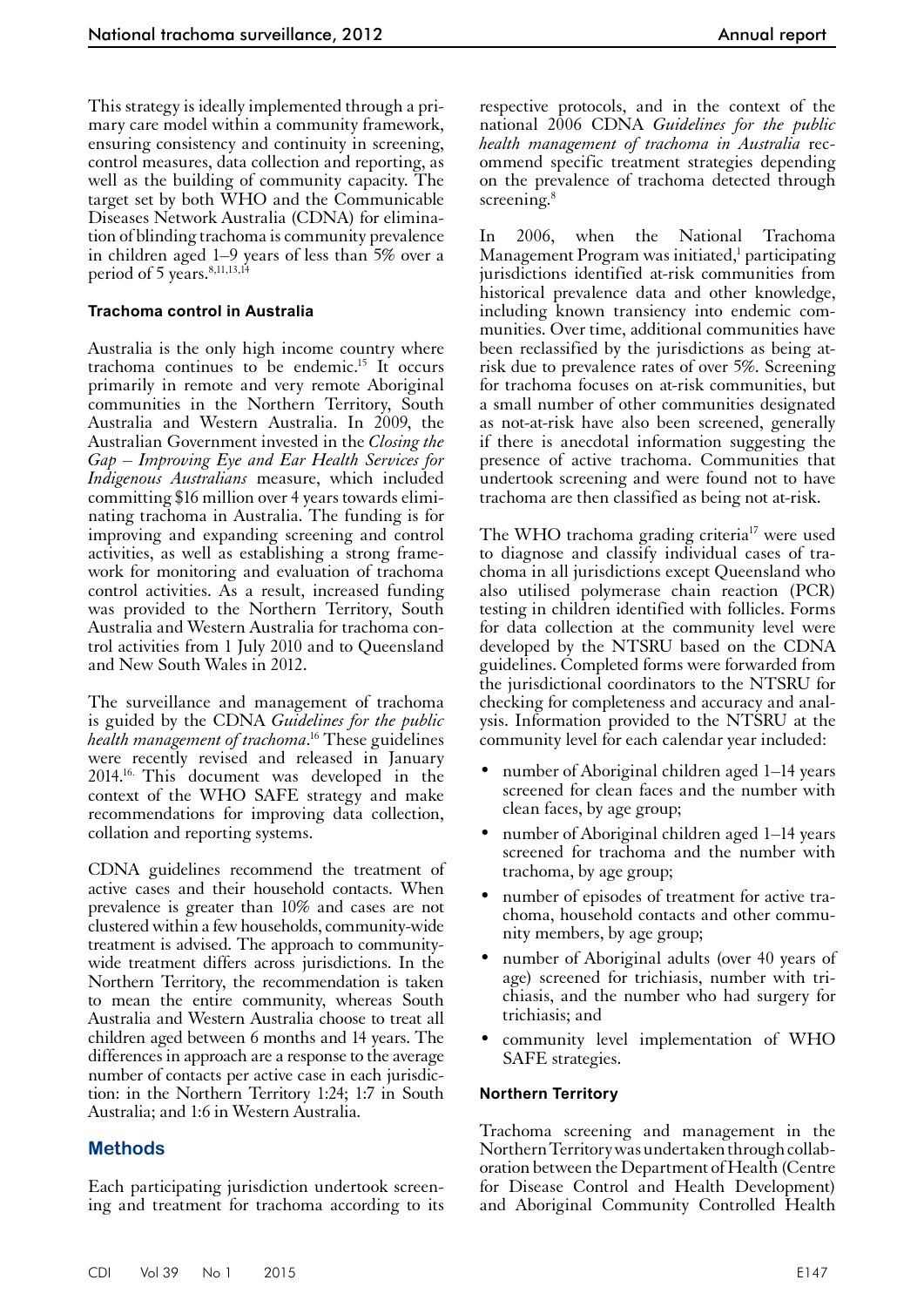Services (ACCHS). Trachoma screening was incorporated into the Healthy School-Age Kids program18 annual check and conducted by either local primary health-care services or communitycontrolled services, with support from the Centre for Disease Control Trachoma Team. Following screening, treatment was generally undertaken by primary health-care services with support from the trachoma team when requested.

In 2012, community screening for trichiasis was undertaken primarily by clinic staff, ACCHS, or by optometrists or ophthalmologists from the Regional Eye Health Service based in Alice Springs. In 2 large communities in the Northern Territory, mass trichiasis screening of all Indigenous adults aged over 40 years was conducted with assistance from the Centre for Disease Control Trachoma Team staff. Data relating to trichiasis was received in 42 communities in the Northern Territory. The Northern Territory Department of Health advised that a further 28 communities were screened for trichiasis but data were not made available to the NTSRU.

# **South Australia**

In 2012, Country Health South Australia was responsible for managing the South Australia, trachoma screening and treatment program. Country Health South Australia contracted with local health service providers, ACCHS, the Aboriginal Health Council of South Australia and Nganampa Health Service to ensure coverage of screen-<br>ing services in all at-risk rural and remote areas. Additional screening activities were undertaken by the Eye Health and Chronic Disease Specialist Support Program (EH&CDSSP), coordinated by the Aboriginal Health Council of South Australia and supported by the Medical Specialist Outreach Assistance Program. This program provides regu- lar visits to South Australia, remote Aboriginal communities by optometrists and ophthalmolo- gists. Trichiasis screening was undertaken opportunistically for adults by both the EH&CDSSP team and the trachoma screening service providers, and is also undertaken routinely as part of the Adult Annual Health Checks. Country Health South Australia advised that regional boundary structures had changed in 2 regions in 2011 and 2012 and therefore data from these reports cannot be directly compared with previous reports.

# **Western Australia**

Trachoma screening and management in Western Australia is the responsibility of population health units in the Kimberley, Goldfields, Pilbara and Midwest health regions. In collaboration with the local primary health-care providers, the popula-

tion health units screened communities in each region within a 2-week period, usually at the end of August or early September. People identified with active trachoma were treated at the time of screening. In 2012, two communities in Western Australia, one each in the Goldfields and Pilbara regions did not screen children in the 5–9 years age group, as children in this age group were not present at the time of screening.

Trichiasis screening was undertaken in conjunction with adult influenza vaccinations. Screening of the target population also occurs with the Visiting Optometrist Scheme in the Kimberley region. This amalgamation alters trends presented in reports from 2011 from current and consecutive reports.

# **Queensland**

In 2012, Queensland joined the trachoma screening program and screened 6 remote communities in 3 regions that were considered to be potentially at-risk. This screening was undertaken by the Queensland Health's Deadly Ears Program and supported by an ophthalmologist. Queensland screened according to national guidelines for areas of low prevalence or endemicity, which recommend using the WHO grading system,<sup>15</sup> to identify possible trachoma cases. Children identified with follicles consistent with *C. trachomatis* were further tested using PCR tests unlike other jurisdictions.

Under the contract between Queensland and the Australian Government Department of Health tri- chiasis screening was not required to be undertaken.

# **Data analysis**

For the purpose of this report, a community is defined as 'a specific location where people reside and where there is at least 1 school.' At-risk com- munities are classified by jurisdictions as being at higher risk of trachoma (generally based on prevalence above 5% in age group 5–9 years). Communities are defined as being not-at-risk by having a baseline prevalence of below 5%; if previously at-risk, 5 years of a prevalence below 5%; or no historical evidence of trachoma prevalence. Community coverage is defined as the number of at-risk communities screened for trachoma as a proportion of those that were identified to possibly have trachoma. Individual screening coverage is the proportion of children in the respective target age groups, i.e.  $1-4$ ,  $5-9$  and  $10-15$  years, in a region that was actually screened. Active trachoma is defined as the presence of chronic inflammation of the conjunctiva caused by infection with *C. trachomatis.* This includes the WHO grades of trachomatous inflammation – follicular (TF) and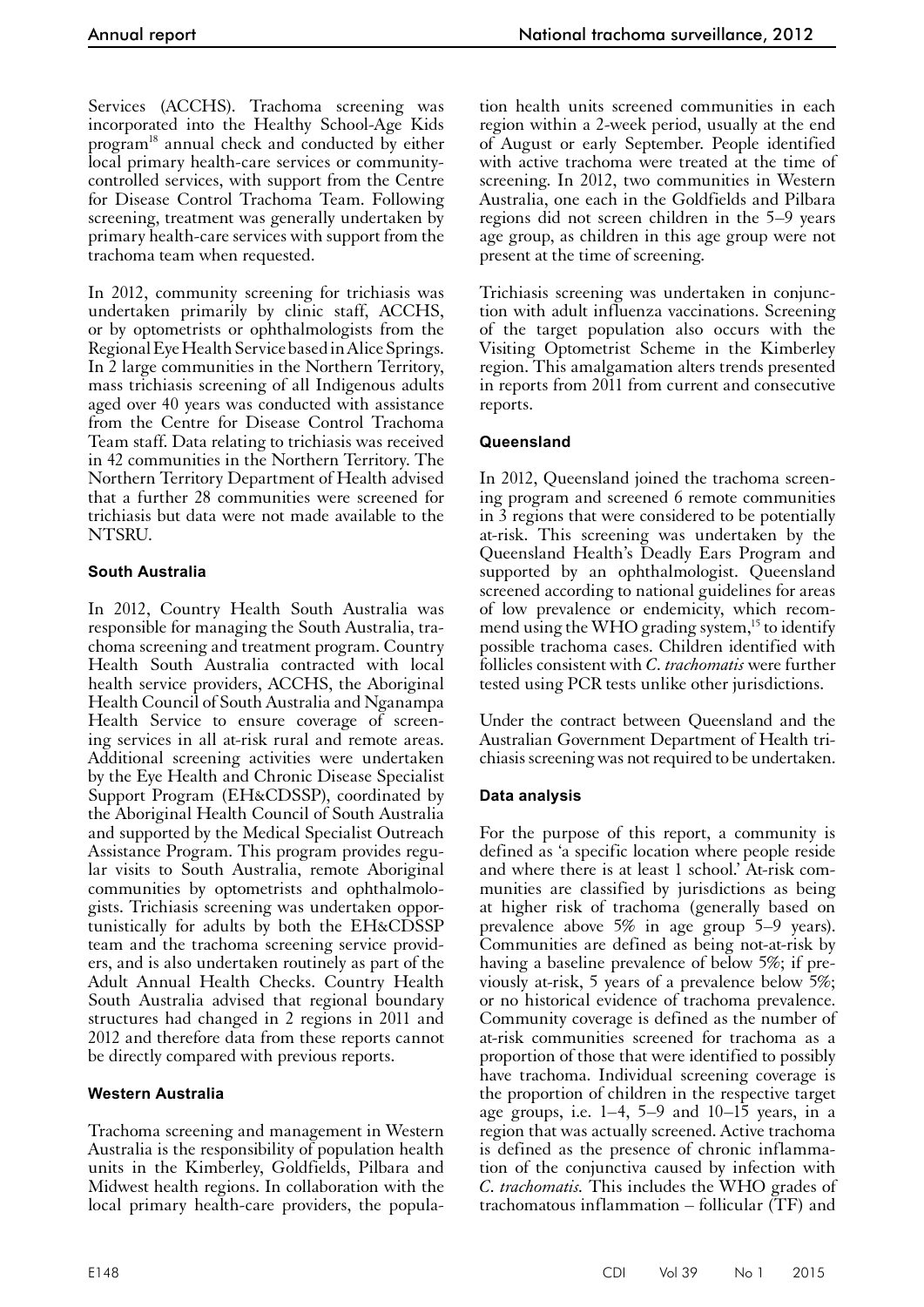trachomatous inflammation – intense  $(TI).$ <sup>15</sup> Clean face is defined as the absence of dirt, dust and crusting on cheeks and forehead. The clean face target is at least 80% of children within the community having a clean face at the time of screening. The presence of nasal and ocular discharge significantly correlates to the risk for both acquiring and transmitting trachoma.10,19 Trachomatous trichiasis (TT) is defined as the evidence of the recent removal of in-turned eyelashes or at least one eyelash rubbing on the eyeball.

In 2012, population data for trachoma screening coverage were provided by each jurisdiction, which provides a more accurate estimate of population than Australian Bureau of Statistics (ABS) data. The manner in which the populations were calculated differed among jurisdictions, with some jurisdictions using school enrolment lists, Health Information populations lists, or a combination of both and local knowledge. The 2011 ABS census projected population estimates were included in the tables to provide a comparison. For communities where population data were not provided, coverage estimates were based on the 2011 Australian census projected forward.8 The population for communities in previous years was derived from projected data from the 2006 Australian census using the ABS standard estimates of population increase (1.6%, 1.8%, 2.1% and 2.6% in the Northern Territory, Western Australia, South Australia and Queensland respectively).<sup>20</sup> Population estimates for trichiasis screening coverage were based on the projected 2011 Australian census data. Population estimates based on the 2011 census do not account for population movements within communities, regions and jurisdictions. Prevalence of active trachoma was calculated using the number of chil- dren screened as the denominator.

Trachoma data were analysed in the key screening age groups 1–4, 5–9 and 10–14 years. Comparisons over time were limited to the 5–9 years age group, for which screening coverage has been consistently high. Data from 2006 were excluded from assessment of time trends as collection methods in this first year of the surveillance program differed from those subsequently adopted. Trachoma prevalence in the 1–9 years age group was calculated by weighting the population provide by the jurisdictions. For population averaging we took the prevalence for the for ages 1–4 and 5–9 years and calculate a weighted average given the populations in those 2 groups, to better reflect the prevalence of the 1–9 years age group.

The NTSRU in 2011 developed a web-based data entry system that minimised duplicates and inconsistent entry. This database is being enhanced to allow improved accessibility in the field and report generation for jurisdictions.

# **Results**

## **National results**

In 2012, 96% (195/204) of designated at-risk communities were screened for trachoma across 16 regions in the Northern Territory, South Australia, Western Australia and Queensland (Figure 1, Table 1). Within regions screened for trachoma, 71% (5,426/7,676) of the estimated resident children at-risk aged 5–9 years were screened. Screening coverage in children aged 5–9 years in at-risk regions increased since the last report in the Northern Territory, South Australia and Western Australia to 67%, 79% and 73% respectively. Screening was conducted in Queensland for the first time in 2012 with a screening coverage of 64%. (Table 1, Figure 2).

The overall national prevalence of active trachoma among children aged 5–9 years in screened communities was  $4\%$ , with  $4\%$  in the Northern Territory and Western Australia, 1% in South Australia, and nil in Queensland (Table 1). Follicles consistent with TF were observed in 1 community in Queensland; however, PCR tests results were negative for *C. trachomatis.* The prevalence of trachoma in children aged 5–9 years decreased since 2009 in South Australia and from the previous 4 years in the Northern Territory and Western Australia (Figure 3). In 25% (48/193) of all communities where children aged 5–9 years were screened, endemic levels of trachoma (over 5%) were found. Hyperendemic levels of trachoma (over 20% prevalence of trachoma) were found in 8% (15/193) (Figure 4). Of all communities that screened children aged 5–9 years, 63% (121/193) had no trachoma detected (Figure 4). The propor- tion of screened communities with no trachoma detected increased in the Northern Territory by 20%, in South Australia by 21% and in Western Australia by 3% in 2012 compared with 2011 (Figures 3 and 5) and the proportion of screened communities with endemic trachoma (greater than 5% prevalence) decreased in the Northern Territory (28%), South Australia (9%) and Western Australia (29%) in 2012 compared with 2011 (Figures 4 and 6). Trachoma prevalence was found to be marginally higher in boys compared with girls in all jurisdictions with endemic trachoma (Northern Territory male: 5.3% female: 3.7%; South Australia male: 1.8% female: 1%; Western Australia male: 3.9% female: 3.1% (Figure 7).

Active trachoma cases requiring treatment were detected in 87 of 195 communities screened, with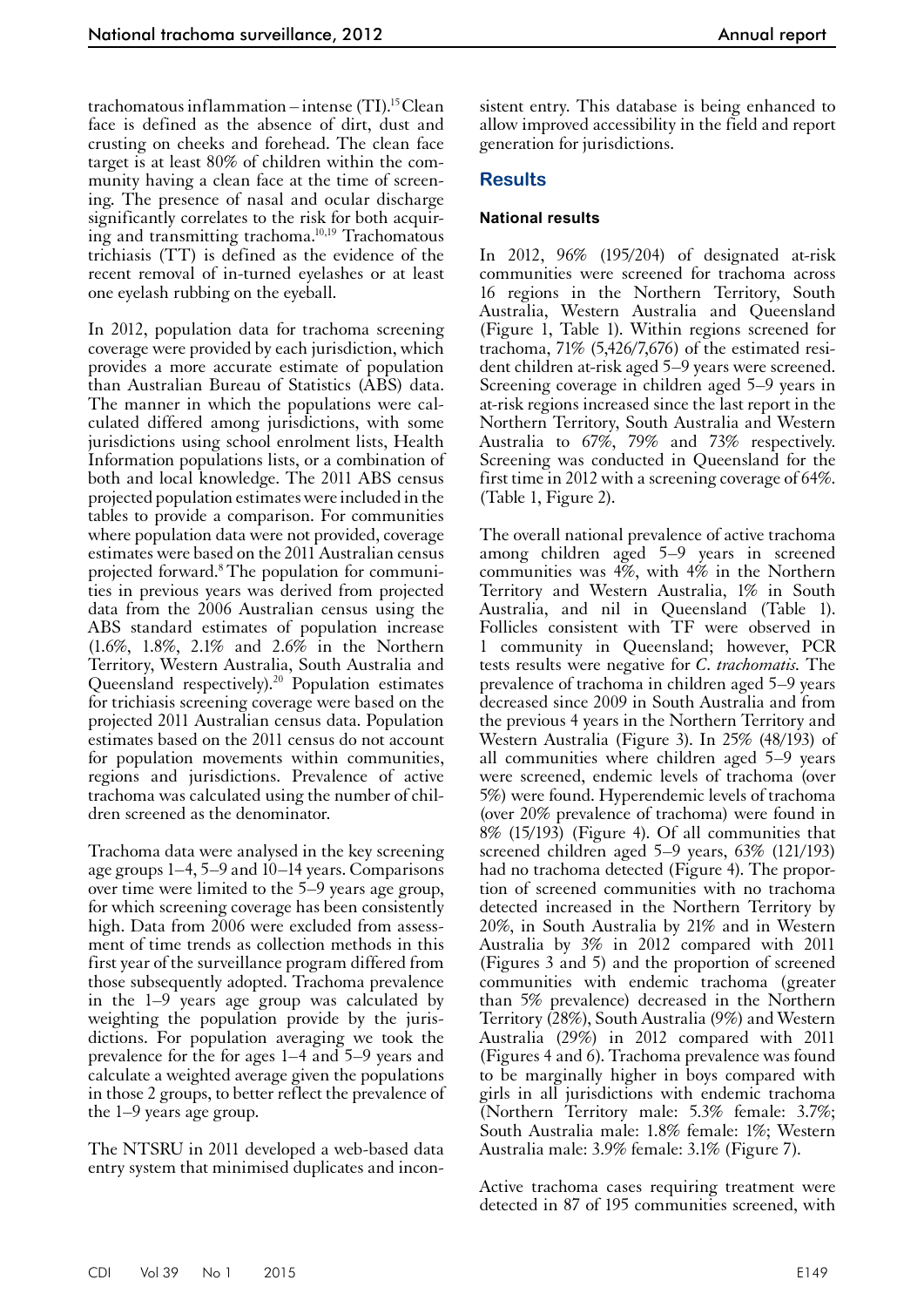| Table 1: Trachoma screening coverage, trachoma prevalence and clean face prevalence among at-risk Aboriginal communities, Australia, 2012, by<br>state or territory |         |                    |           |          |                |                |                  |                |         |                   |           |          |                          |            |           |          |         |              |           |          |
|---------------------------------------------------------------------------------------------------------------------------------------------------------------------|---------|--------------------|-----------|----------|----------------|----------------|------------------|----------------|---------|-------------------|-----------|----------|--------------------------|------------|-----------|----------|---------|--------------|-----------|----------|
|                                                                                                                                                                     |         | Northern Territory |           |          |                | South          | <b>Australia</b> |                |         | Western Australia |           |          |                          | Queensland |           |          |         | <b>Total</b> |           |          |
| Number of communities<br>at risk                                                                                                                                    |         |                    | 82        |          |                | 38             |                  |                |         | గ్గ               |           |          |                          | ဖ          |           |          |         | 204          |           |          |
| Number of communities<br>screened                                                                                                                                   |         |                    | 76        |          |                | 36             |                  |                |         | 77                |           |          |                          | ဖ          |           |          |         | 195          |           |          |
| Age group (years)                                                                                                                                                   | $1 - 4$ | 5-9                | $10 - 14$ | $1 - 14$ | $\frac{1}{4}$  | ဝှ<br>၁        | $10 - 14$        | $1 - 14$       | $1 - 4$ | 5-9               | $10 - 14$ | $1 - 14$ | $1 - 4$                  | 5-9        | $10 - 14$ | $1 - 14$ | $1 - 4$ | 5-9          | $10 - 14$ | $1 - 14$ |
| ABS estimated number<br>of Aboriginal children<br>at risk                                                                                                           | 3,492   | 3,981              | 3,359     | 10,832   | 942            | 967            | 855              | 2,758          | 1,965   | 2,097             | 1,896     | 5,958    | 380                      | 414        | 286       | 1,080    | 6,779   | 7,453        | 6,396     | 20,628   |
| Jurisdiction estimated<br>number of Aboriginal<br>children at risk                                                                                                  | 3,091   | 3,893              | 3,733     | 10,717   |                | 1,176          |                  |                | 524     | 2,306             | 1,387     | 4,217    | 224                      | 385        | 96        | 705      | 3,839   | 7,760        | 5,216     | 15,639   |
| Children examined for<br>clean face                                                                                                                                 | 446     | 2,640              | 1,895     | 4,981    | 4              | 930            | 323              | 1,267          | 254     | 1,709             | 811       | 2,774    | $\overline{\phantom{0}}$ | 194        | 52        | 247      | 715     | 5,473        | 3,081     | 9,269    |
| Children with clean face                                                                                                                                            | 293     | 1,972              | 1,719     | 3,984    | တ              | 843            | 320              | 1,172          | 179     | 1,379             | 713       | 2,271    | $\overline{ }$           | 136        | 50        | 187      | 482     | 4,330        | 2,802     | 7,614    |
| Clean face prevalence                                                                                                                                               | 66%     | 75%                | 91%       | 80%      | 64%            | 91%            | 99%              | 93%            | 70%     | 81%               | 88%       | 82%      | 100%                     | 70%        | 96%       | 76%      | 67%     | 79%          | 91%       | 82%      |
| Children examined for<br>trachoma                                                                                                                                   | 362     | 2,610              | 1,908     | 4,880    | $\overline{4}$ | 933            | 322              | 1,269          | 244     | 1,689             | 793       | 2,726    | $\overline{\phantom{0}}$ | 194        | 52        | 247      | 621     | 5,426        | 3,075     | 9,122    |
| Trachoma screening<br>coverage                                                                                                                                      | 12%     | 67%                | 51%       | 46%      |                | 79%            |                  |                | 47%     | 73%               | 57%       | 65%      | 0.4%                     | 50%        | 54%       | 35%      | 16%     | 70%          | 59%       | 58%      |
| Children with active<br>trachoma                                                                                                                                    | 24      | 117                | 35        | 176      | $\circ$        | ဗု             |                  | $\overline{4}$ | ဖ       | 71                | 34        | 11       | $\circ$                  | $\circ$    | $\circ$   | 0        | 30      | 201          | 20        | 301      |
| Active trachoma<br>prevalence                                                                                                                                       | 7%      | 4%                 | 2%        | 4%       | 0%             | $\frac{96}{6}$ | 0.3%             | $1\%$          | 2%      | 4%                | 4%        | 4%       | 0%                       | $\delta$   | 0%        | 0%       | 5%      | 4%           | 2%        | 3%       |
| 1-9 years (weighted by<br>Trachoma prevalence<br>population)*                                                                                                       |         |                    | 6%        |          |                | 1%             |                  |                |         | 3%                |           |          |                          | 0%         |           |          |         | 4%           |           |          |

Calculated as the proportion of children with active trachoma in age groups 1–4 and 5–9 years, weighted by the estimated population sizes of each age group. This calculation accounts for<br>uneven coverage with respect to age  $^*$  Calculated as the proportion of children with active trachoma in age groups 1–4 and 5–9 years, weighted by the estimated population sizes of each age group. This calculation accounts for uneven coverage with respect to age groups.

\*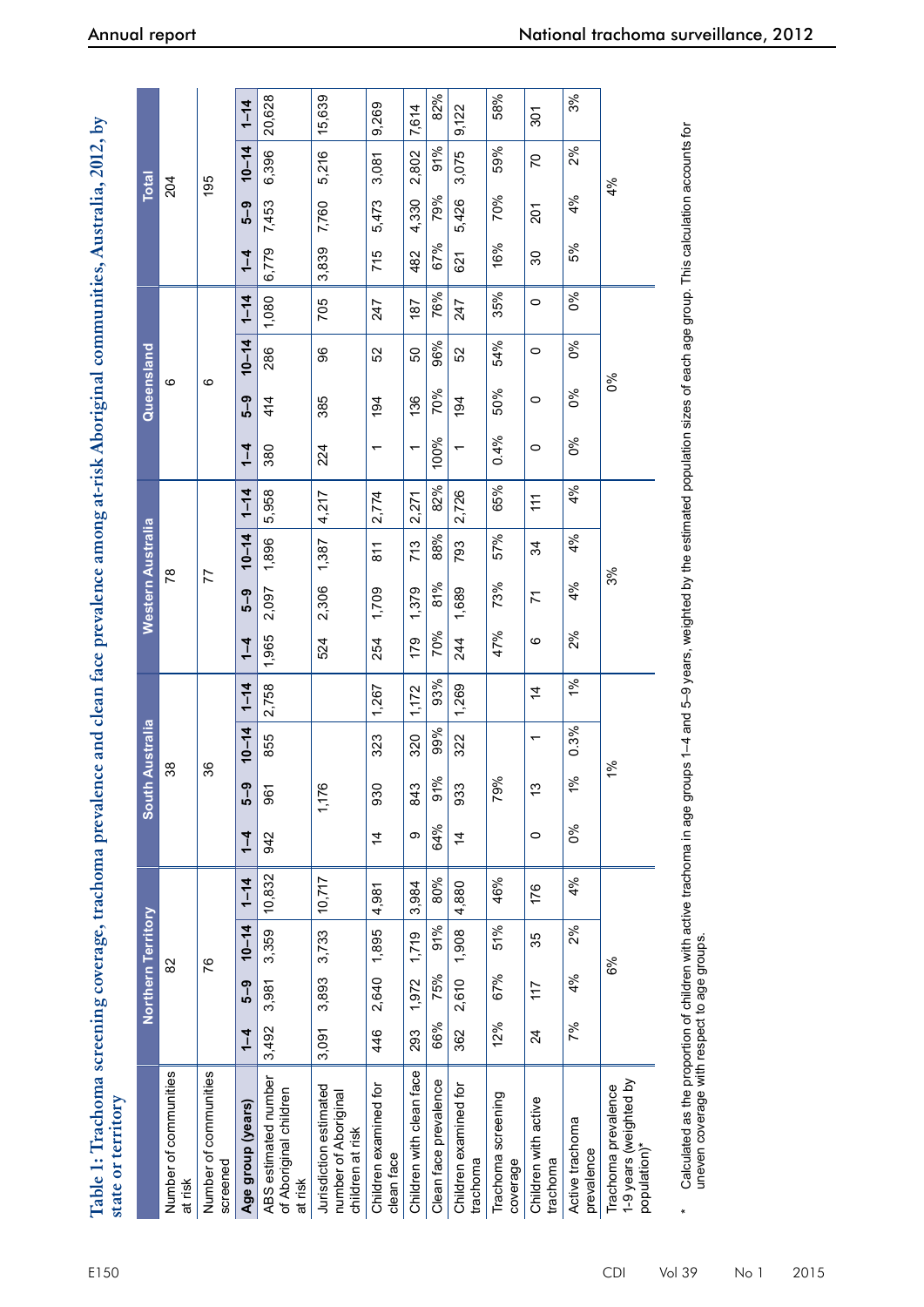

**Figure 1: Proportion of at risk communities screened and trachoma prevalence in children aged 5–9 years in screened communities, Australia, 2012, by region**

#### **Figure 2: Population screening coverage of children aged 5–9 years, Australia, 2007 to 2012, by year and jurisdiction**



Queensland data only available for 2012.

95% of those with active trachoma reported to be appropriately treated (Table 2). Estimated treat- ment coverage of contacts of those with active trachoma was 81% overall, 79% in the Northern Territory, 97% in South Australia and 95% in Western Australia (Table 2). Estimates of appropriate contacts requiring treatment were provided by the jurisdictions. Six communities in Western Australia did not provide estimates for contacts to be treated and treated active cases only. No treatment was required for Queensland (Table 2).

**Figure 3: Trachoma prevalence among screened children aged 5–9 years, Australia,\* 2007 to 2012, by year and jurisdiction**



Queensland data only available for 2012.

Trichiasis screening coverage of adults over 40 years of age increased in the Northern Territory, Western Australia and South Australia, both in terms of the number of communities screened and population screened from 2011 to 2012. A total of 4,468 (33%) adults of an estimated at-risk population of 13,406, were reported to have been screened for trichiasis across the Northern Territory, South Australia and Western Australia (Table 3). Overall trichiasis prevalence among those screened was 2% with 61 cases reported in the Northern Territory,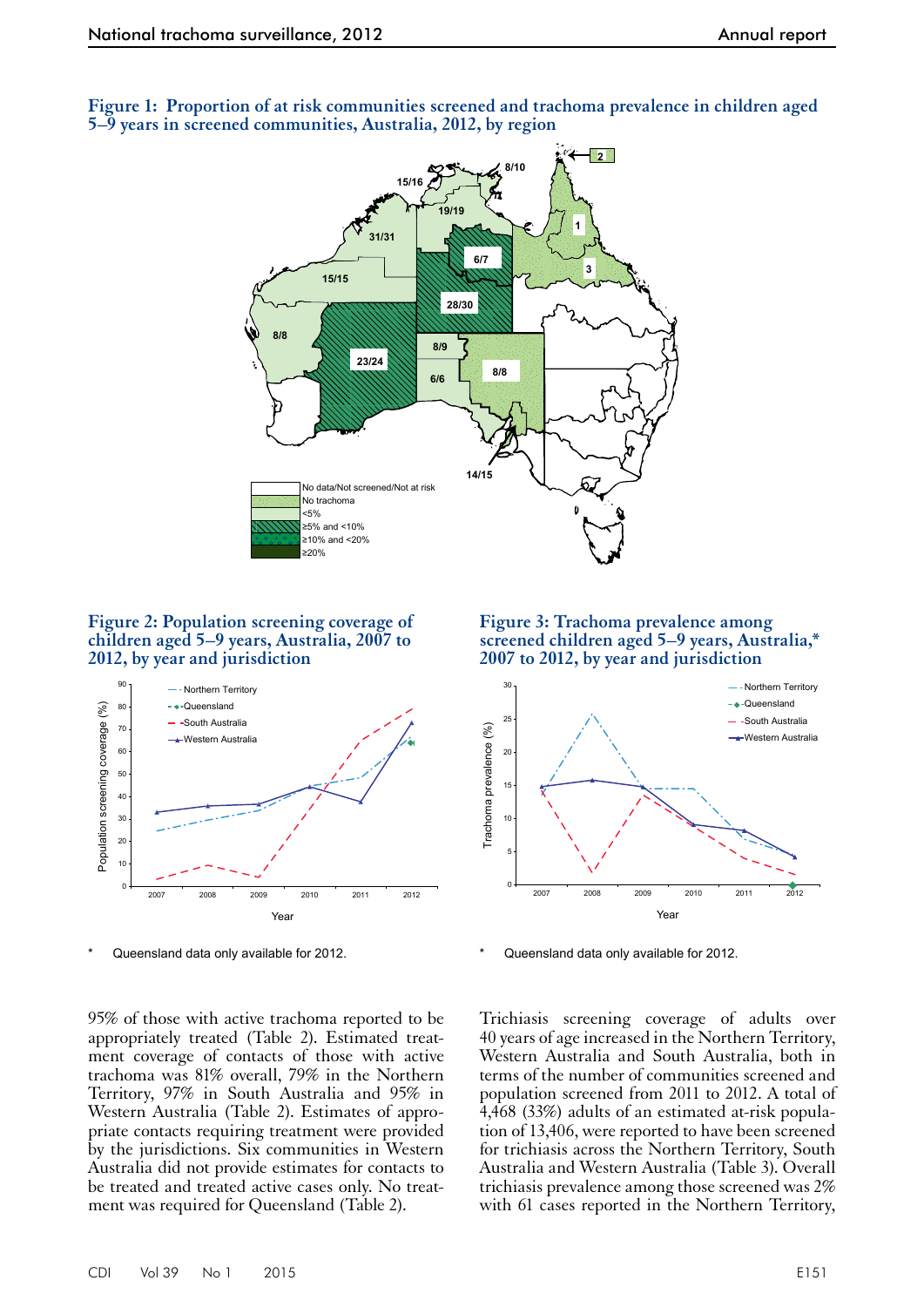|                    |                                  |                                   |                                                 |                                                                      | $\bar{a}$<br>$15+$   | 299                                 | 287                                    | 96%                                  | 5,046<br>2,896                            | 4,086<br>2,262                                  | 81%<br>78%                                 | 82%<br>78%                              |
|--------------------|----------------------------------|-----------------------------------|-------------------------------------------------|----------------------------------------------------------------------|----------------------|-------------------------------------|----------------------------------------|--------------------------------------|-------------------------------------------|-------------------------------------------------|--------------------------------------------|-----------------------------------------|
| <b>Total</b>       | 204                              | 195                               | 52                                              | 75                                                                   | $10 - 14$            | 20                                  | 63                                     | 90%                                  | 703                                       | 587                                             | 83%                                        | 84%                                     |
|                    |                                  |                                   |                                                 |                                                                      | 5-9                  | 199                                 | 195                                    | 98%                                  | 775                                       | 703                                             | 91%                                        | 92%                                     |
|                    |                                  |                                   |                                                 |                                                                      | $0 - 4$              | $\mathcal{S}^{\mathcal{C}}$         | 29                                     | 97%                                  | 672                                       | 534                                             | 79%                                        | 80%                                     |
|                    |                                  |                                   |                                                 |                                                                      | $\bar{a}$            |                                     |                                        |                                      |                                           |                                                 |                                            |                                         |
|                    |                                  |                                   |                                                 |                                                                      | $15+$                |                                     |                                        |                                      |                                           |                                                 |                                            |                                         |
| Queensland         | ဖ                                | ဖ                                 | $\circ$                                         |                                                                      | $10 - 14$            |                                     |                                        |                                      |                                           |                                                 |                                            |                                         |
|                    |                                  |                                   |                                                 |                                                                      | 5-9                  |                                     |                                        |                                      |                                           |                                                 |                                            |                                         |
|                    |                                  |                                   |                                                 |                                                                      | $0 - 4$<br>$\bar{a}$ | ź٤                                  | 103                                    | 93%                                  | 639                                       | 594                                             | 93%                                        | 93%                                     |
|                    |                                  |                                   |                                                 |                                                                      | $15+$                |                                     |                                        |                                      | 301                                       | 290                                             | 96%                                        | 96%                                     |
| Western Australia  | 78                               | 77                                | 35                                              | 26                                                                   | $10 - 14$            | 34                                  | 29                                     | 85%                                  | $\frac{2}{1}$                             | 103                                             | 92%                                        | 90%                                     |
|                    |                                  |                                   |                                                 |                                                                      | 5-9                  | 7                                   | 68                                     | 96%                                  | 135                                       | 126                                             | 93%                                        | 94%                                     |
|                    |                                  |                                   |                                                 |                                                                      | $0 - 4$              | $\circ$                             | ဖ                                      | 100%                                 | ଚ                                         | 75                                              | 82%                                        | 84%                                     |
|                    |                                  |                                   |                                                 |                                                                      | $\bar{a}$            | 4                                   | 4                                      | 100%                                 | 103                                       | $\overline{100}$                                | 97%                                        | 97%                                     |
|                    |                                  |                                   |                                                 |                                                                      | $15+$                |                                     |                                        |                                      | යි                                        | 6                                               | 97%                                        | 97%                                     |
| South Australia    | ని                               | ని                                |                                                 |                                                                      | $10 - 14$            |                                     | ↽                                      | 100%                                 | S)                                        | Ş                                               | 100%                                       | 100%                                    |
|                    |                                  |                                   |                                                 |                                                                      | 5-9                  | చ                                   | مبر<br>ب                               | 100%                                 | 21                                        | $\Omega$                                        | 95%                                        | 97%                                     |
|                    |                                  |                                   |                                                 |                                                                      | $0 - 4$              | $\circ$                             |                                        |                                      | တ                                         | တ                                               | 100%                                       | 100%                                    |
|                    |                                  |                                   |                                                 |                                                                      | $\overline{4}$       | 174                                 | 170                                    | 98%                                  | 4,304                                     | 3,392                                           | 79%                                        | 80%                                     |
|                    |                                  |                                   | 43                                              | 4                                                                    | $15+$                |                                     |                                        |                                      | 2,532                                     | 1,911                                           | 75%                                        | 75%                                     |
| Northern Territory | $\approx$                        | 97                                |                                                 |                                                                      | $10 - 14$            | 35                                  | 33                                     | 94%                                  | 581                                       | 474                                             | 82%                                        | 82%                                     |
|                    |                                  |                                   |                                                 |                                                                      | 5-9                  | 115                                 | 11<br>14                               | 97%                                  | 619                                       | 557                                             | 90%                                        | 91%                                     |
|                    |                                  |                                   |                                                 |                                                                      | $6 - 4$              | $\overline{24}$                     | 23                                     | 96%                                  | 572                                       | 450                                             | 79%                                        | 79%                                     |
|                    | communities at risk<br>Number of | communities screened<br>Number of | communities requiring<br>Number of<br>treatment | communities treated<br>according to CDNA<br>guidelines*<br>Number of | Age group (years)    | Active cases requiring<br>treatment | received treatment<br>Active cases who | received treatment<br>% Active cases | Estimated contacts<br>requiring treatment | Number of contacts<br>who received<br>treatment | % estimated contacts<br>received treatment | treatment coverage<br>Estimated overall |

Communicable Diseases Network Australia (CDNA), Guidelines for the public health management of trachoma in Australia. March 2006 Communicable Diseases Network Australia (CDNA), *Guidelines for the public health management of trachoma in Australia*. March 2006

\*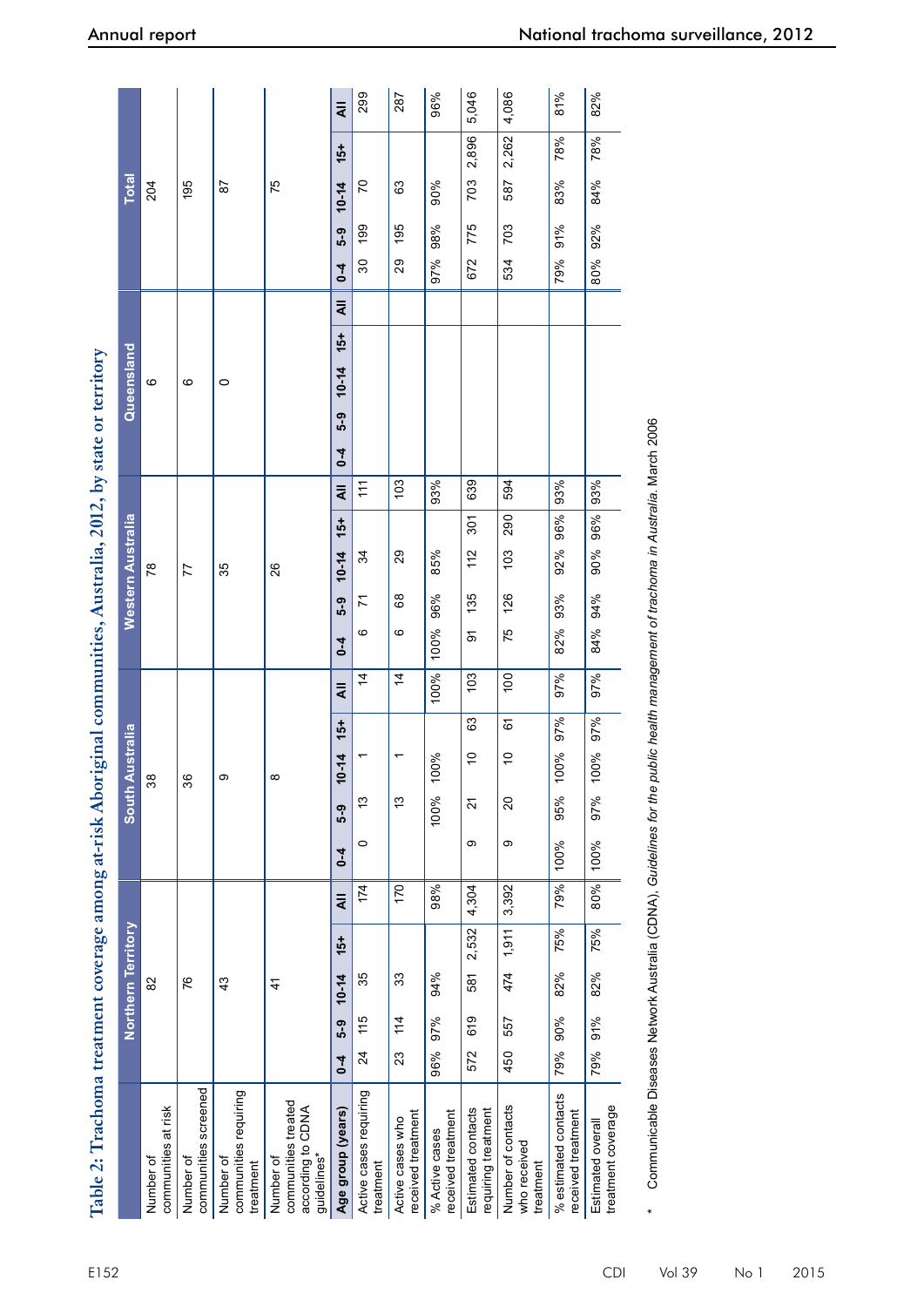11 in South Australia, and 22 in Western Australia. Trichiasis surgery was reported to have been undertaken for 16 people with trichiasis in 2012; 5 in the Northern Territory, 2 in South Australia and 9 in Western Australia. Queensland was not required in the program agreement with the Australian Government Department of Health and Queensland to screen for trichiasis in 2012.

The overall prevalence of clean faces in children aged 5–9 years was 79%. The prevalence was 75% in the Northern Territory, 90% in South Australia, 81% in Western Australia and 70% in Queensland (Table 1). The proportion of screened communities

**Figure 4: Proportion of screened at-risk communities\* according to level of trachoma prevalence in children aged 5–9 years, Australia, 2012, by jurisdiction**



Two communities in Western Australia did not screen children in the 5–9 years age group.

† Number of communities

**Figure 5: Proportion of screened communities in which no trachoma was reported among children aged 5–9 years, Australia, 2007 to 2012, by year and jurisdiction**



Queensland data only available for 2012.

#### **Figure 6: Proportion of screened communities with endemic trachoma\* among children aged 5–9 years, Australia, 2007 to 2012, by year and jurisdiction**



- Prevalence greater than 5%.
- † Queensland data only available for 2012.

#### **Figure 7: Trachoma prevalence among children aged 5–9 years in screened at-risk communities, Australia, 2012, by sex and jurisdiction**



with over 80% of children aged 5–9 years reported as having a clean face was 58% in the Northern Territory, 89% in South Australia, 57% in Western Australia and 33% in Queensland (Figure 8). Health promotion activities were reported to be taking place in 133 at-risk communities across all jurisdictions. These activities included education sessions regarding trachoma and facial hygiene, distribution of print material and social marketing campaigns to increase the knowledge and risk fac- tors of trachoma in communities.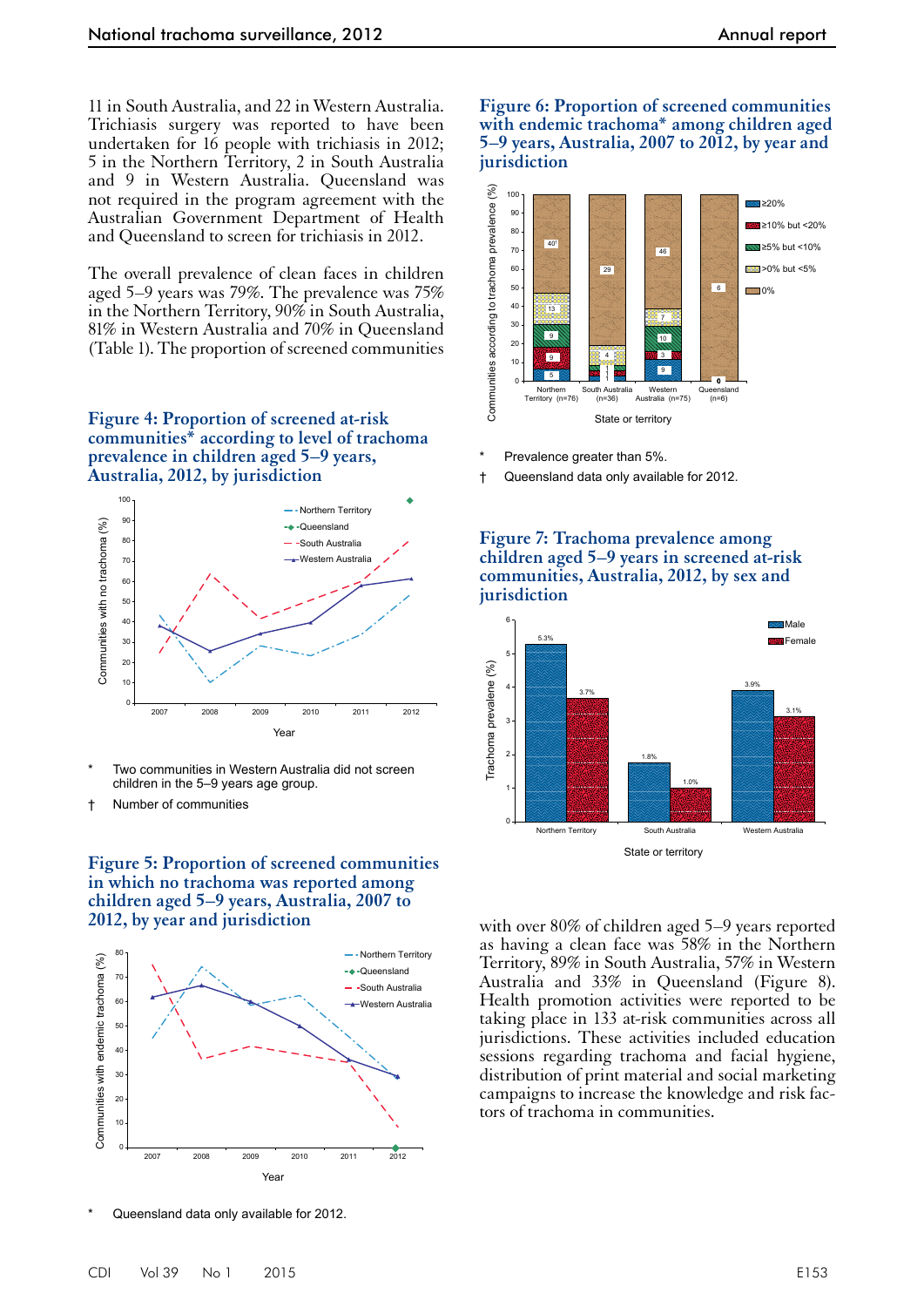#### **Figure 8: Proportion of screened communities meeting clean face target\* in children aged 5–9 years, Australia,† 2007 to 2012, by year and jurisdiction**



- Clean face target is at least 80% of children within the community having a clean face at time of screening.
- † Queensland data only available for 2012.

# **Discussion**

#### **Screening coverage**

Population estimates were generally similar for the 5–9 years age group except in Queensland. In 2012, all regions increased trachoma screening coverage of children aged 5–9 years except the Darwin Rural region in the Northern Territory and the Far North region in South Australia, compared with 2011 data.

The newly revised *Guidelines for the public health management of trachoma in Australia*<sup>16</sup> allow endemic communities to focus resources on treatment without the need for repeat screening for up to 3 years. This strategy will affect the number of communities screened and the regional screening coverage of children. The impact of this strategy may not be apparent for several years.

#### **Trachoma prevalence**

NTSRU has been able to estimate the prevalence using population weights. In Australia, the prevalence in the 5–9 years age group is accepted as a sufficient measure of the prevalence of trachoma within at-risk communities.

Across all 4 jurisdictions in 2012, the prevalence of trachoma in children aged 5–9 years in screened at-risk communities was 4%. This was lower than the prevalence of 7% in this age group in 2011.<sup>9</sup>

Subsequently, Queensland has concluded that trachoma is not a public health concern for Queensland and will review further screening activities.

In all other reporting jurisdictions, a decreasing trend in trachoma prevalence among screened individuals has been observed since 2009. Decreasing trends in the Northern Territory, South Australia and Western Australia were also observed in the number of communities found to have prevalence of greater than 5% among screened children aged 5–9 years (endemic trachoma), while there was an increasing trend in the number of communities that reported no trachoma in screened children aged 5–9 years. It may be timely to review the risk classifications of communities that have reported no evidence of trachoma, such as three in the

|                                                        | <b>Northern Territory</b> |      | <b>South Australia</b> |      | <b>Western Australia</b> |      | <b>Total</b> |      |
|--------------------------------------------------------|---------------------------|------|------------------------|------|--------------------------|------|--------------|------|
|                                                        | $\mathbf n$               | $\%$ | $\mathbf n$            | $\%$ | $\mathbf n$              | $\%$ | $\mathbf n$  | $\%$ |
| Number of communities at risk                          | 82                        |      | 38                     |      | 78                       |      | 198          |      |
| Number of communities screened<br>for trichiasis       | $42*$                     | 51   | 14                     | 37   | 52                       | 69   | 108          | 52   |
| Adult population of at-risk<br>communities             | 7.030                     |      | 2.246                  |      | 4.130                    |      | 13.406       |      |
| Adults examined (% of estimated<br>population at risk) | 1.278                     | 18   | 1.061                  | 47   | 2.129                    | 52   | 4.468        | 3    |
| With trichiasis (% of adults<br>examined)              | 61                        | 5    | 11                     | 1    | 22                       | 1    | 94           | 2    |
| Offered ophthalmic consultation                        | 49                        |      | 11                     |      | 22                       |      | 82           |      |
| Surgery in past 12 months                              | 5                         |      | 2                      |      | 9                        |      | 16           |      |

### **Table 3: Trichiasis screening coverage, prevalence and treatment among Aboriginal adults aged over 40 years, Australia, 2012**

Twenty-eight further communities were screened in the Northern Territory, but findings were not made available to the National Trachoma Surveillance and Reporting Unit.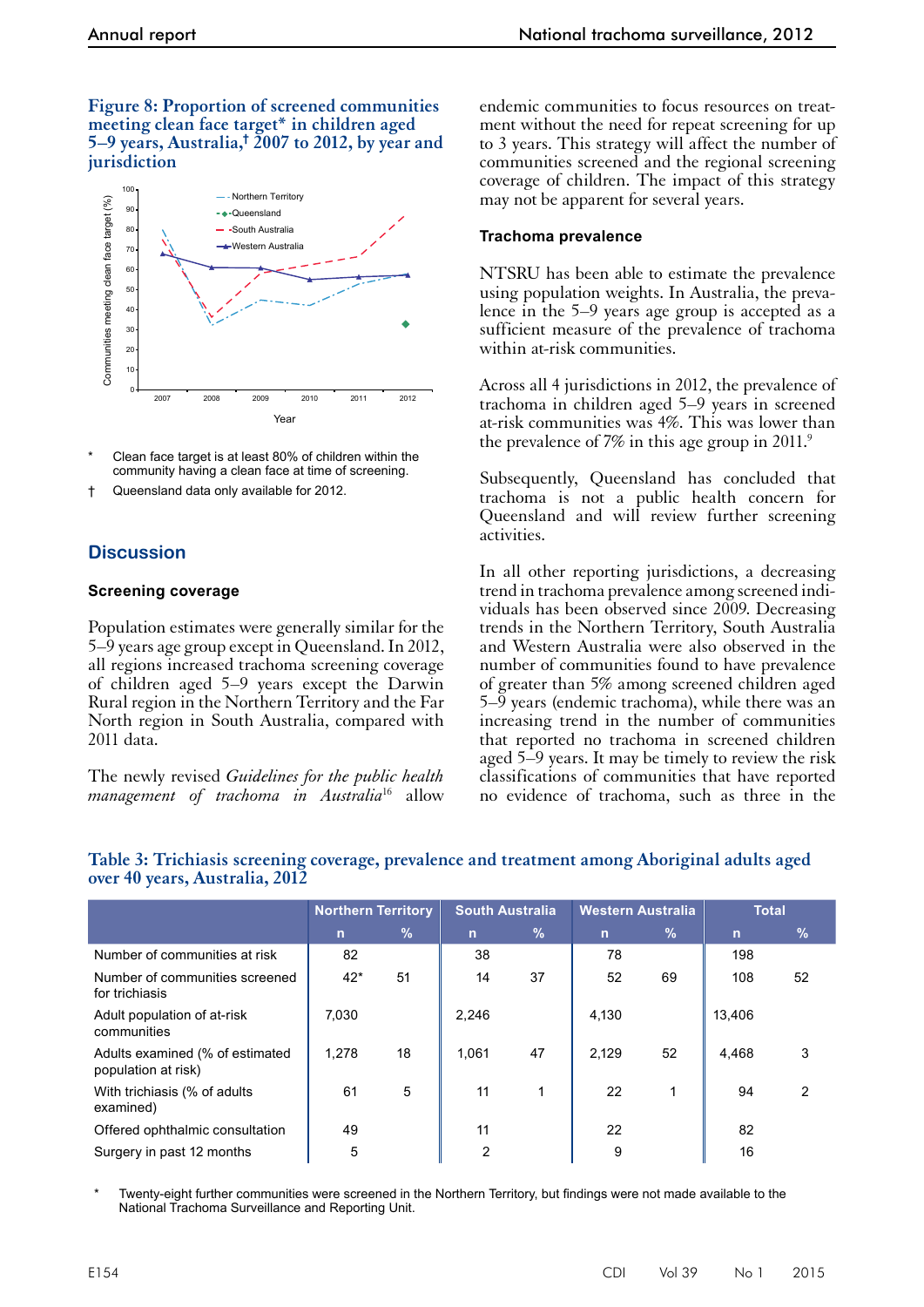Darwin Rural region, four in the Katherine region (Northern Territory); one in Eyre and Western region, seven in the Far North region, all of the York and Mid North region (South Australia); two in the Goldfields region, two in the Midwest region and three in the Kimberley region (Western Australia). This process will allow resources to be better targeted to endemic communities.

The target set by both WHO and CDNA for elimination of blinding trachoma is community prevalence in children aged 1–9 years of less than 5% over a period of 5 years. $8,11$ 

As communities are reclassified as being not at-risk due to prevalence rates below 5% at either baseline screen or consistently over 5 years, future prevalence trends may increase for a period of time as the at-risk population becomes more concentrated.

In 2012, the NTSRU collected prevalence data by sex. These data had not been collected in previous years. There is evidence in many trachoma endemic countries that women are disproportionately more likely to be at-risk of trachoma, and become blind due to trichiasis.<sup>10</sup> However, the national results from 2012 illustrate that males in all Australian jurisdictions had a higher prevalence of trachoma compared with females.

#### **Trachoma treatment**

Ninety-five per cent of active cases received treatment in 2012.

In 2012, jurisdictions supplied estimates of the populations requiring treatment. These estimates were influenced by the interpretation of the current treatment guidelines. For 6 communities in Western Australia in which only active cases were treated, estimates of the number of house- hold contacts or community members requiring treatment were not obtained; therefore treatment coverage was overestimated for Western Australia. Nationwide, 75 of the 87 communities that required treatment were treated according to their jurisdictional interpretation of the current CDNA treatment guidelines.

The Northern Territory also undertook 6-monthy treatment of all members of the community in 6 communities that detected hyperendemic levels of trachoma and achieved an overall coverage level of 70% for the second treatment.

#### **Trichiasis**

Screening for trichiasis among Aboriginal adults aged over 40 years in the Northern Territory, South Australia and Western Australia increased in 2012.

However, coverage remained low, with screening rates of 18% in the Northern Territory, 47% in South Australia and 52% in Western Australia. Prevalence of trichiasis of adults screened in communities designated as at-risk for trachoma was 2% (94/4,468). These prevalence levels include data collected in communities currently designated as at-risk, and do not take into account the possibility that endemic areas may have changed over time.

#### **Facial cleanliness**

Facial cleanliness is a major component of the SAFE strategy, recognising that the presence of nasal and ocular discharge significantly correlates with the risk for both acquiring and transmitting trachoma.10 The proportion of children aged 5–9 years screened who had clean faces increased slightly in the Northern Territory, Western Australia and South Australia compared with 2011.

#### **Program delivery and monitoring**

Significant improvements in program delivery have been reported in 2012 with increased coverage of screening and treatment delivery and health promotion activities. Data quality also improved in all jurisdictions; however, as many regions chose to focus on the 5–9-years age group, data regarding the 1–4-years age group were not comprehensive.

#### **Progress towards Australia's elimination target**

As a signatory to the WHO Alliance of the Global Elimination of Blinding Trachoma by the year 2020 (GET 2020), Australia is committed to ensuring that trachoma levels continue to decrease to below endemic levels in at-risk communities. This report has shown significant decreases in trachoma prevalence in the Northern Territory, South Australia and Western Australia. With the implementation of new guidelines in 2014 and sus- tained efforts, as reported in this report, Australia remains on course to eliminate trachoma by 2020.

#### **Acknowledgements**

The trachoma surveillance and control activities are supported by funding from the Australian Government under the *Closing the Gap – Improving Eye and Ear Health Services for Indigenous Australians.*

Jurisdictional contributors to trachoma data collection:

#### **Queensland**

Deadly Ears Program, Department of Health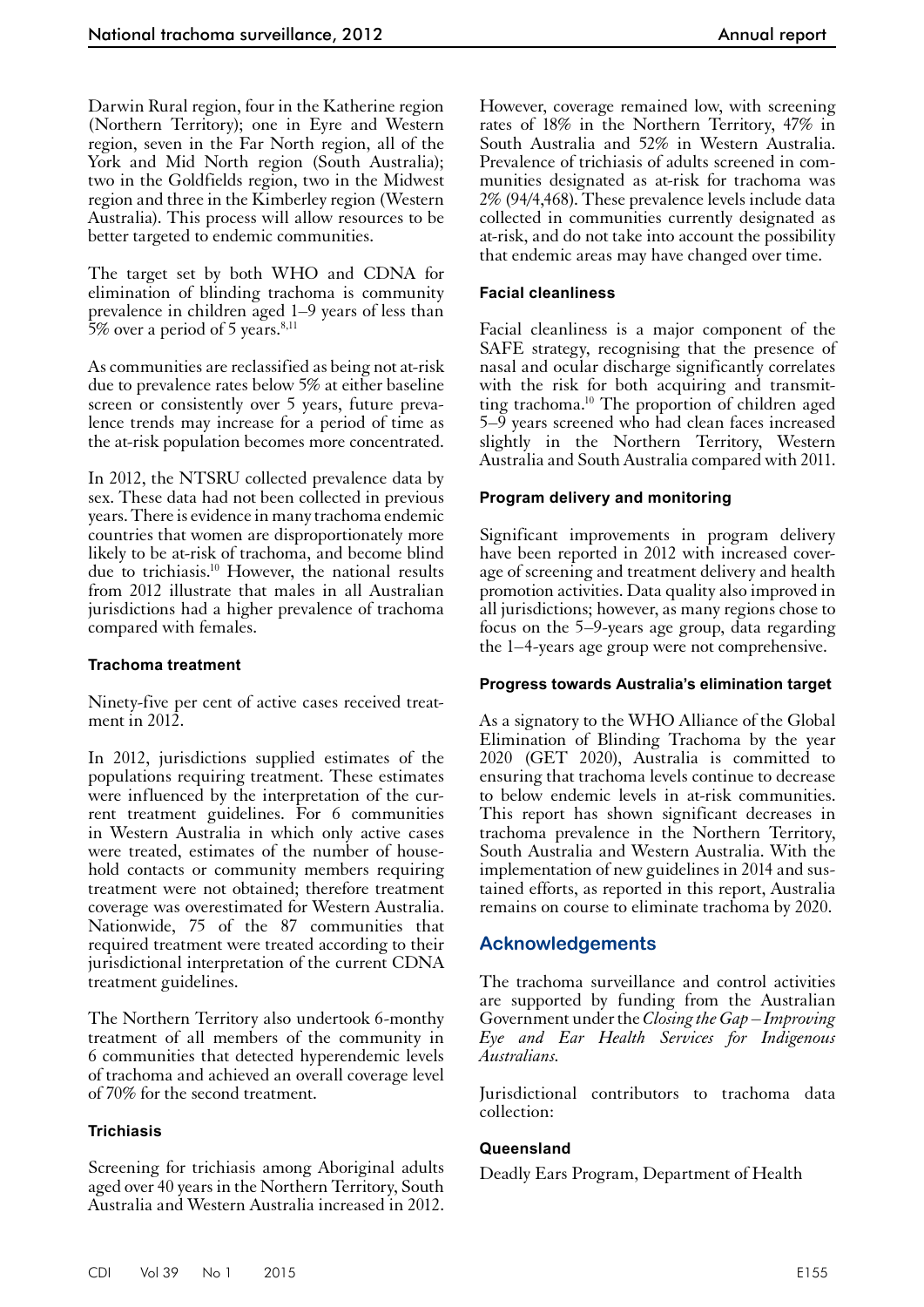# **Northern Territory**

Aboriginal Community Controlled Health **Services** 

Aboriginal Medical Services Alliance of the Northern Territory

Centre for Disease Control, Northern Territory Department of Health

Healthy School Age Kids Program: Top End and Central Australia

# **South Australia**

Aboriginal Community Controlled Health Services

Aboriginal Health Council of South Australia

Country Health South Australia

# **Western Australia**

Aboriginal Community Controlled Health Services

Communicable Diseases Control Directorate, Health Department of Western Australia

Goldfields Population Health Unit

Kimberley Population Health Unit

Midwest Population Health Unit

Pilbara Population Health Unit

# **The National Trachoma Surveillance and Control Reference Group**

The NTSRU is guided by the National Trachoma Surveillance and Control Reference Group, members of which include the following representatives and organisations:

Greg Lemmon: Office for Aboriginal and Torres Strait Islander Health, Australian Government Department of Health and Ageing

Stephanie Mackney: Office for Aboriginal and Torres Strait Islander Health, Australian Government Department of Health and Ageing

David Scrimgeour: Aboriginal Health Council of South Australia

Renee Williams: National Aboriginal Community Controlled Health Organisation

National Aboriginal Community Controlled Health Organisations

Vicki Krause: Communicable Disease Network Australia

Stephen Lambert: Queensland Department of Health

Paula Spokes: New South Wales Department of Health

Charles Douglas: Northern Territory Department of Health

Sandra Crowe: Western Australia Country Health Service

Lucy Angley: Country Health South Australia

Hugh Taylor: Melbourne School of Population Health, University of Melbourne

Donna Mak: Population and Preventive Health, University of Notre Dame Australia

The National Trachoma Surveillance and Reporting Unit, The Kirby Institute, University of New South Wales

The authors would like to thank Mary Sinclair for assistance with technical editing; Wailok Yiu for data cleaning and analysis and Megan Tapia for editing.

# **Author details**

Carleigh S Cowling, Senior Surveillance Officer<sup>1</sup>

Bette C Liu, Senior Lecturer;<sup>2</sup> Scientific Head of Research Assets<sup>3</sup>

Thomas L Snelling, Consultant Infectious Diseases;<sup>4</sup> NMHRC Frank Fenner research fellow<sup>5</sup>

James S Ward, Deputy Director, Head Preventative Health<sup>6</sup> John M Kaldor, Professor of Epidemiology<sup>1</sup>

David P Wilson, Associate Professor and Head, Surveillance and Evaluation Program for Public Health<sup>1</sup>

- 1. National Trachoma Surveillance Reporting Unit, The Kirby Institute, University of New South Wales, Kensington, New South Wales
- 2. School of Public Health and Community Medicine, University of New South Wales, Kensington, New South Wales
- 3. The Sax Institute, Ultimo, New South Wales
- 4. Princess Margaret Hospital for Children, Subiaco, Perth, Western Australia
- 5. Telethon Institute for Child Health Research, Centre for Child Health Research, University of Western Australia
- 6. Baker IDI Heart and Diabetes Institute, Central Australia, Alice Springs, Northern Territory

Corresponding author: Ms Carleigh Cowling, Senior Surveillance Officer, National Trachoma Surveillance Reporting Unit, The Kirby Institute, University of New South Wales, DARLINGHURST NSW 2010. Telephone: +61 2 9385 0865. Email: ccowling@kirby.unsw.edu.au

# **References**

Tellis B, Dunn R, Keeffe JE. National Trachoma Surveillance and Reporting Unit: Surveillance report for active trachoma, 2006:. *Commun Dis Intell* 2007;31(4):366–374